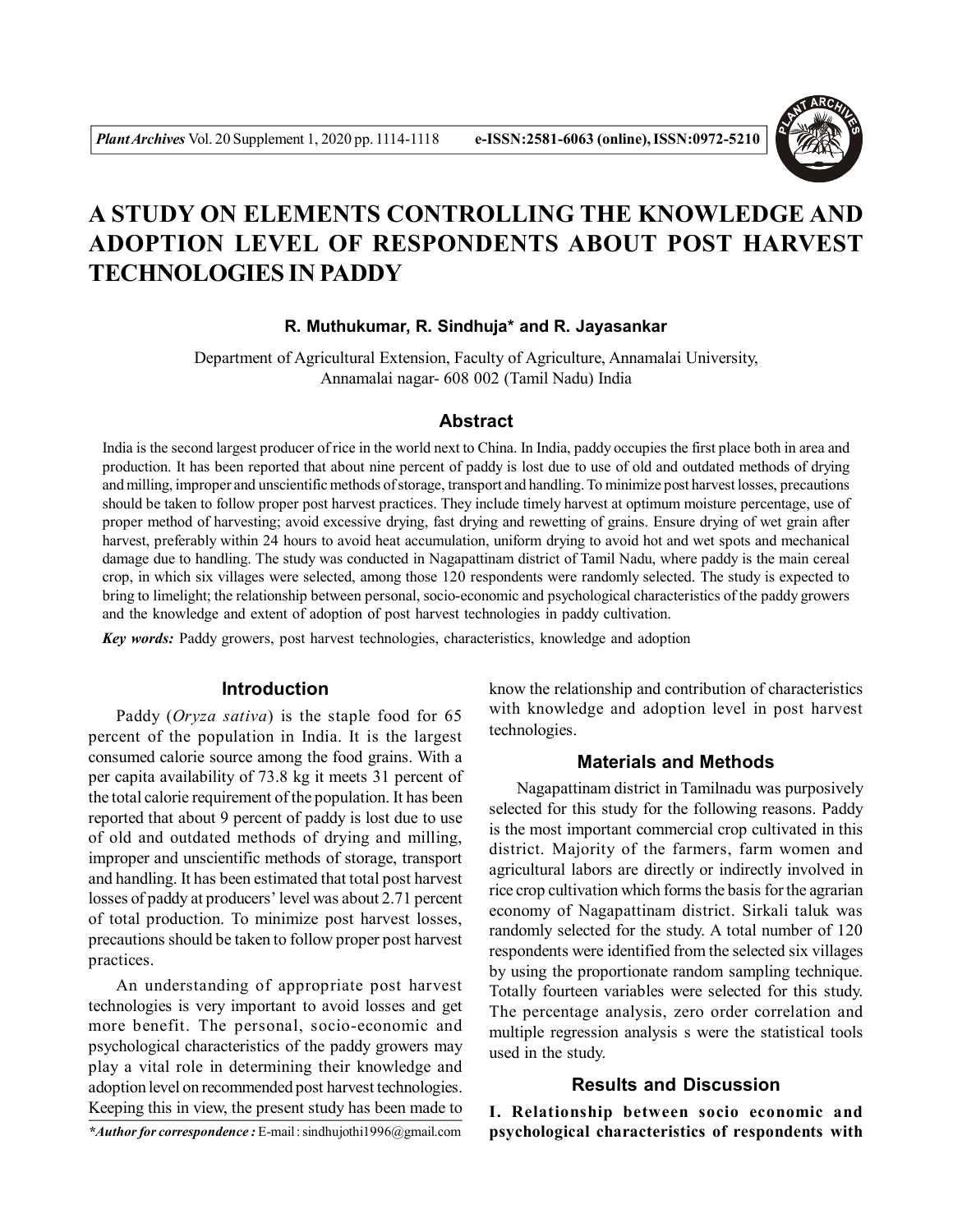# **the knowledge level on post harvest technologies in paddy**

The personal, socio-economic and psychological characteristics of the paddy growers may play a role in determining their knowledge level on post harvest technologies in paddy. The zero order correlation and multiple regressions were computed to know the relationship between socio-economic and psychological characteristics of respondents with their knowledge level of post harvest technologies in paddy. The results are given in Table 1.

#### **Correlation analysis**

It could be observed from the Table 1, that out of the fourteen variables studied, six variables viz., educational status  $(X2)$ , experience on paddy cultivation  $(X7)$ , extension agency contact (X9), information sharing behaviour (X12), risk orientation (X13), innovativeness (X14 ) were found to have positive and significant relationship with the extent of knowledge of post harvest technologies. All other variables were found to be nonsignificant.

Among the significant variables, educational status  $(X2)$  and experience on paddy cultivation  $(X7)$  were significant at one per cent level of probability while the remaining variables extension agency contact (X9), information sharing behaviour (X12), risk orientation (X13) and innovativeness (X14) were found to be significant at five per cent level of probability.

The positive and highly significant relationship of

education with knowledge level needs no explanation because it is a proven fact that education enables the people to acquire knowledge. This findings derives support from the findings of Jeremy konsan (2014).

Experience on paddy cultivation showed a positive and highly significant relationship with knowledge level of the respondents on post harvest technologies. As the farming experience increases their experience made them to know the post harvest technologies. This is in line with the findings of Sarveshkumar (2014).

Extension agency contact showed a positive and significant association with knowledge level. This meant that the paddy growers might have got adequate knowledge due to frequent contact with extension agency which would have motivated them to adopt the recommended post harvest technologies. This finding is line with the findings of Niruban Chakkaravarthy (2018).

Information sharing behaviour had shown a positive and significant association with knowledge level. It is obvious because the respondents who had higher information sharing behaviour would have naturally acquired knowledge about the practices. This finding is in line with the findings of Vasanthakumar (2014).

Risk orientation is found to have positive and significant relationship with the knowledge level of post harvest technologies. Respondents with higher risk orientation would have high risk bearing tendency and this increased the knowledge level in post harvest farming technologies for getting higher production. This might be

**Table 1:** Zero order correlation and multiple regression of socio-economic and psychological characteristics of respondents with their level of knowledge on post harvest technologies in paddy  $(n=120)$ .

| <b>Variable</b> | Variable                        | $\mathbf{r}$          | Regression   | <b>Standard</b> | $\ddot{\mathbf{t}}$ |
|-----------------|---------------------------------|-----------------------|--------------|-----------------|---------------------|
| number          |                                 | <b>Value</b>          | Co-efficient | error           | Value               |
| X1              | Age                             | $0.123$ NS            | $-0.022$     | 0.072           | $-0.310$ NS         |
| X <sub>2</sub>  | Educational status              | $0.272**$             | 0.652        | 0.250           | $2.677**$           |
| X3              | Occupational status             | $-0.023$ NS           | $-1.587$     | 2.120           | $-0.749$ NS         |
| X4              | Family type                     | 0.097 <sub>NS</sub>   | 0.362        | 0.764           | 0.475 NS            |
| X <sub>5</sub>  | Area of land holding            | $0.014$ <sub>NS</sub> | 0.107        | 0.092           | 1.163 NS            |
| X6              | Annual income                   | $-0.103$ NS           | 0.478        | 0.312           | 1.431 NS            |
| X7              | Experience on paddy cultivation | $0.265**$             | 2.578        | 0.992           | 2.598**             |
| X8              | Social participation            | 0.120 <sub>NS</sub>   | 0.762        | 1.034           | 0.737 NS            |
| X9              | Extension agency contact        | 0.198*                | 0.648        | 0.316           | $2.057*$            |
| <b>X10</b>      | Mass media exposure             | $0.062$ <sub>NS</sub> | 0.030        | 0.039           | 0.780NS             |
| X11             | Decision making ability         | $0.024$ <sub>NS</sub> | $-0.082$     | 0.081           | $-1.012$ NS         |
| X <sub>12</sub> | Information sharing behavior    | $0.187*$              | 1.786        | 0.901           | 1.982*              |
| X13             | Risk orientation                | $0.218*$              | 0.476        | 0.218           | $2.183*$            |
| X14             | Innovativeness                  | $0.231*$              | 1.642        | 0.812           | $2.022*$            |

\*Significant at 5 per cent level R  $2 = 0.547$  \*\*Significant at 1 per cent level F = 6.478\*\* NS = Non Significant

the reason for the reported relationship between risk orientation and knowledge level. This finding is in line with the findings of Archana (2018).

Innovativeness is found to have positive and significant relationship with the knowledge level of post harvest technologies. This is associated with individuals earliness in the use of new practices. Innovative farmers will always be experimenters. During any constraint situation framers with high level of innovativeness will experiment the new ways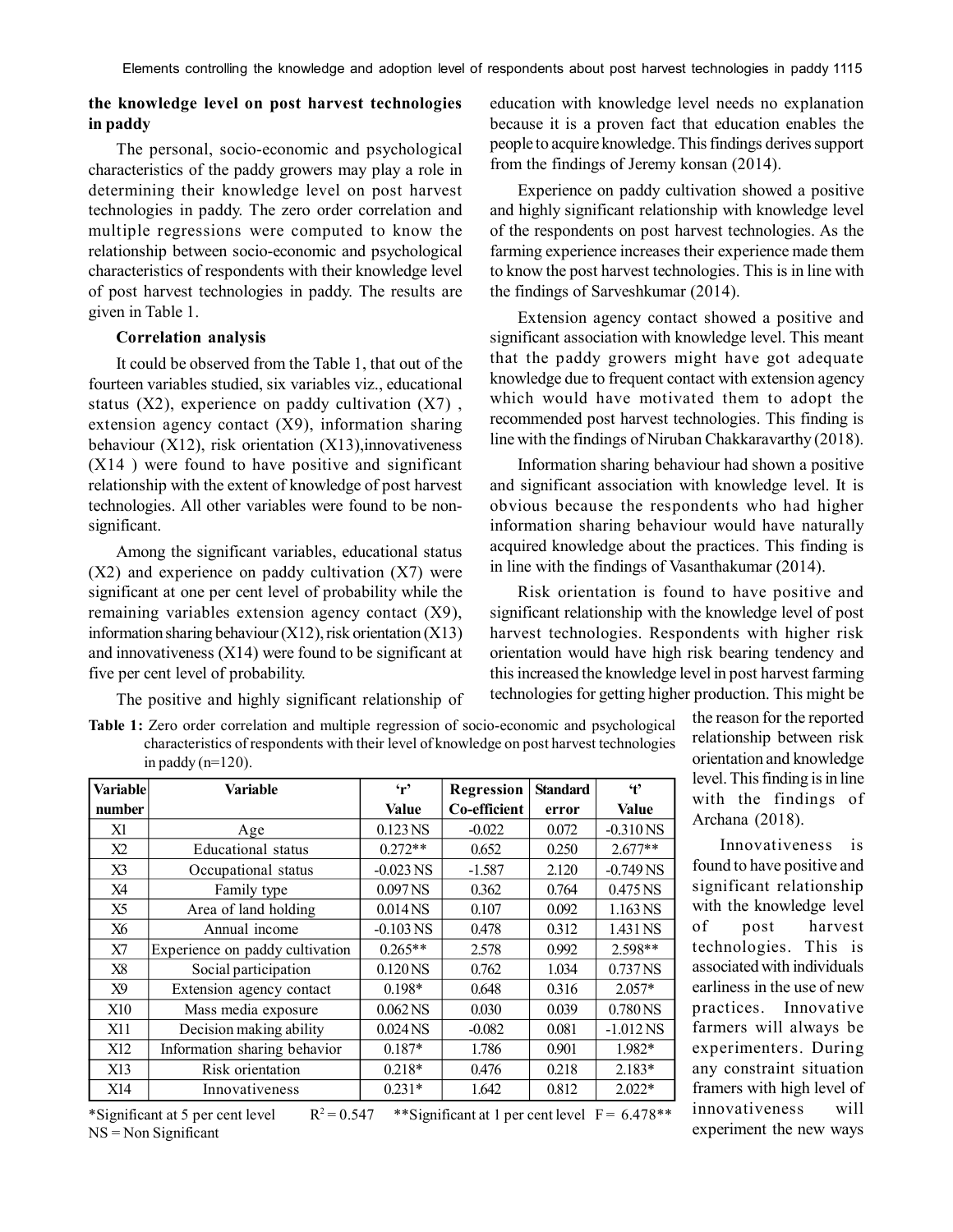of doing things to change the existing situation and there by acquiring new knowledge. This finding is in line with the findings of Aitochophi (2016).

# **Regression analysis**

The Table 1 also reveals that all the fourteen independent variables put together accounted for 54.70 percent of variation in knowledge. Hence, it could be concluded that a functional linear relationship between independent variables and the dependent variables could be established.

Of the fourteen variables taken for analysis six variables *viz.,* educational status (X2), experience on paddy cultivation  $(X7)$ , extension agency contact  $(X9)$ , information sharing behavior (X12), risk orientation (X13), innovativeness (X14 )were found to have positive and significant relationship with the extent of knowledge of post harvest technologies. All other variables were found to be non-significant.

Among the significant variables, educational status (X2), experience on paddy cultivation (X7) were significant at one per cent level of probability while the remaining variables extension agency contact (X9), information sharing behaviour (X12), risk orientation  $(X13)$ , innovativeness  $(X14)$  were found to be significant at five per cent level of probability.

The strength of contribution of these variables can be explained as ceteris paribus *i.e.,* educational status  $(X2)$ , experience on paddy cultivation  $(X7)$ , extension agency contact (X9), information sharing behaviour  $(X12)$ , risk orientation  $(X13)$ , innovativeness  $(X14)$  would bring about 2.677, 2.598, 2.057, 1.982, 2.183 and 2.022 units increase in knowledge respectively.

# **II. Relationship between socio economic and psychological characteristics of respondents with the adoption level on post harvest technologies in paddy**

The personal, socio-economic and psychological characteristics of the paddy growers may play a role in determining their adoption level on post harvest technologies in paddy.

The zero order correlation and multiple regression were computed to know the relationship between socioeconomic and psychological characteristics of respondents with their adoption level of post harvest technologies in paddy. The results are given in Table 2.

# **Correlation analysis**

It is noticed from Table 2 that out of the fourteen variables studied, five variables viz., educational status  $(X2)$ , experience on paddy cultivation $(X7)$ , information sharing behaviour (X12), risk orientation (X13), innovativeness (X14) were found to have positive and significant relationship with the extent of knowledge of post harvest technologies. All other variables were found to be non-significant.

Among the significant variables, educational status

**Table 2:** Zero order correlation and multiple regression of socio-economic and psychological characteristics of respondents with their level of adoption on post harvest technologies in paddy  $(n=120)$ .

| Variable | Variable                        | $\mathbf{r}$          | <b>Regression</b> | <b>Standard</b> | $\ddot{t}$          |
|----------|---------------------------------|-----------------------|-------------------|-----------------|---------------------|
| number   |                                 | <b>Value</b>          | Co-efficient      | error           | Value               |
| X1       | Age                             | 0.070 <sub>NS</sub>   | $-0.271$          | 0.171           | $-1.583$ NS         |
| X2       | Educational status              | $0.278**$             | 2.798             | 0.998           | $2.803**$           |
| X3       | Occupational status             | $-0.053$ NS           | $-0.044$          | 5.053           | $-0.009$ NS         |
| X3       | Occupational status             | $-0.053$ NS           | $-0.044$          | 5.053           | $-0.009$ NS         |
| X4       | Family type                     | 0.090 <sub>NS</sub>   | 2.837             | 1.821           | 1.558 NS            |
| X5       | Area of land holding            | $-0.013$ NS           | 0.108             | 0.091           | 1.186NS             |
| X6       | Annual income                   | $-0.101$ NS           | 0.518             | 0.407           | 1.272 NS            |
| X7       | Experience on paddy cultivation | $0.265**$             | 0.642             | 0.251           | $2.657**$           |
| X8       | Social participation            | $0.056$ <sub>NS</sub> | $-1.721$          | 2.466           | $-0.698$ NS         |
| X9       | Extension agency contact        | $0.185$ <sub>NS</sub> | 2.798             | 1.139           | $2.156*$            |
| X10      | Mass media exposure             | $0.067$ NS            | 0.043             | 0.092           | 0.469 <sub>NS</sub> |
| X11      | Decision making ability         | $0.060\,\text{NS}$    | 0.273             | 0.194           | 1.404 NS            |
| X12      | Information sharing behavior    | $0.212*$              | 0.476             | 0.198           | $2.104*$            |
| X13      | Risk orientation                | $0.199*$              | 2.168             | 1.101           | 1.969*              |
| X14      | Innovativeness                  | $0.201*$              | 2.740             | 1.198           | 2.287*              |

paddy cultivation (X7) were significant at one per cent level of probability while the remaining variables information sharing behaviour (X12), risk orientation (X13) and innovativeness (X14) were found to be significant at five per cent level of probability.

(X2) and experience on

The educational status reveals a positively significant relationship with the adoption. It may be due to the reason that more educated people can have better knowledge about the post harvest technologies leading to better adoption. This finding derives support

\*Significant at 5 per cent level  $R^2 = 0.521$  \*\*Significant at 1 per cent level  $F = 6.161$ \*\* NS =Non Significant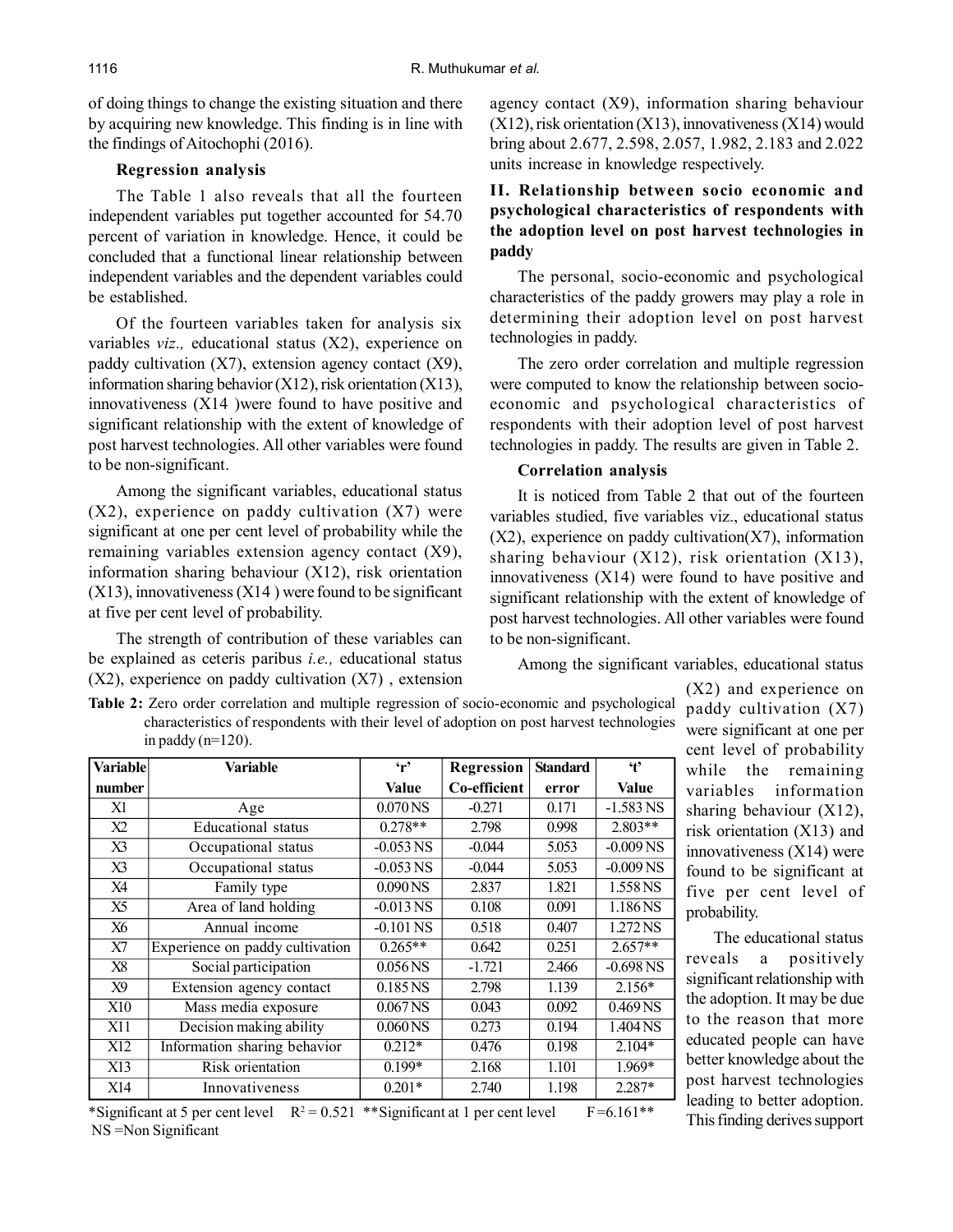from the findings of Prashanth (2012).

Experience on paddy cultivation showed a positive and highly significant relationship with the adoption of the respondents on post harvest technologies in paddy. As the farming experience increases their experience made them to know the post harvest technologies. This is in line with the finding of Sathishkumar (2016).

Information sharing behaviour showed a positive and significant relationship with the adoption level . Farmers who have shared the information with others would have more awareness about the new technologies. It is obvious because the respondents who had higher information sharing behaviour would adopt the post harvest technologies.

Risk orientation was found to have positive and significant relationship with the adoption of post harvest technologies. Adoption of improved technologies involves some risks and hence respondents with high risk orientation alone would have adopted the post harvest technologies in paddy. This is in line with findings of Singh (2015).

Innovativeness showed a positive and significant relationship between the adoption of post harvest technologies in paddy. This shows more the innovativeness more will be the adoption of post harvest technologies in paddy. It is obvious that innovativeness could contribute to the adoption of post harvest technologies in paddy, for more the innovativeness more the farmers would try to acquire information about the post harvest technologies. This is in line with the findings of Rajivgandhi (2010).

#### **Regression analysis**

The Table 2 also reveals that all the fourteen independent variables put together accounted for 52.10 per cent of variation in adoption. Hence, it could be concluded that a functional linear relationship between independent variables and the dependent variables could be established.

Of the fourteen variables taken for analysis six variables viz., educational status (X2), experience on paddy cultivation  $(X7)$ , extension agency contact  $(X9)$ , information sharing behaviour (X12), risk orientation  $(X13)$ , innovativeness  $(X14)$  were found to have positive and significant relationship with the extent of adoption of post harvest technologies. All other variables were found to be non-significant.

Among the significant variables, educational status (X2), experience on paddy cultivation (X7) were significant at one percent level of probability while the remaining variables extension agency contact (X9), information sharing behaviour (X12), risk orientation  $(X13)$ , innovativeness  $(X14)$  were found to be significant at five percent level of probability while the remaining variables.

The strength of contribution of these variables could be explained as ceteris paribus *i.e.,* educational status (X2), experience on paddy cultivation (X7), extension agency contact (X9), information sharing behaviour  $(X12)$ , risk orientation  $(X13)$ , innovativeness  $(X14)$  would bring about 2.808, 2.657, 2.156, 2.104, 1.969 and 2.287 units increase in the extent of adoption respectively.

# **Conclusion**

Correlation analysis of socio economic and psychological characteristics of the respondents with their knowledge level of post harvest technologies showed that out of the fourteen variables studied, six variables viz., educational status(X2), experience on paddy cultivation( $X7$ ), extension agency contact  $(X9)$ , information sharing behaviour (X12), risk orientation  $(X13)$ , innovativeness  $(X14)$  were found to have positive and significant relationship with the extent of knowledge of post harvest technologies.

Regression analysis of socio economic and psychological characteristics of the respondents with their knowledge level of post harvest technologies showed that out of the fourteen variables taken for analysis six variables viz., educational status(X2), experience on paddy cultivation  $(X7)$ , extension agency contact  $(X9)$ , information sharing behaviour (X12), risk orientation  $(X13)$ , innovativeness  $(X14)$  were found to have positive and significant relationship with the extent of knowledge of post harvest technologies.

Correlation analysis of socio economic and psychological characteristics of the respondents with their adoption level of post harvest technologies showed that out of the fourteen variables studied, five variables viz., educational status $(X2)$ , experience on paddy cultivation (X7) , information sharing behaviour (X12), risk orientation  $(X13)$ , innovativeness  $(X14)$  were found to have positive and significant relationship with the extent of knowledge of post harvest technologies.

Regression analysis of socio economic and psychological characteristics of the respondents with their adoption level of post harvest technologies showed that out of the fourteen variables taken for analysis six variables *viz.,* educational status (X2), experience on paddy cultivation (X7), extension agency contact (X9), information sharing behaviour (X12), risk orientation